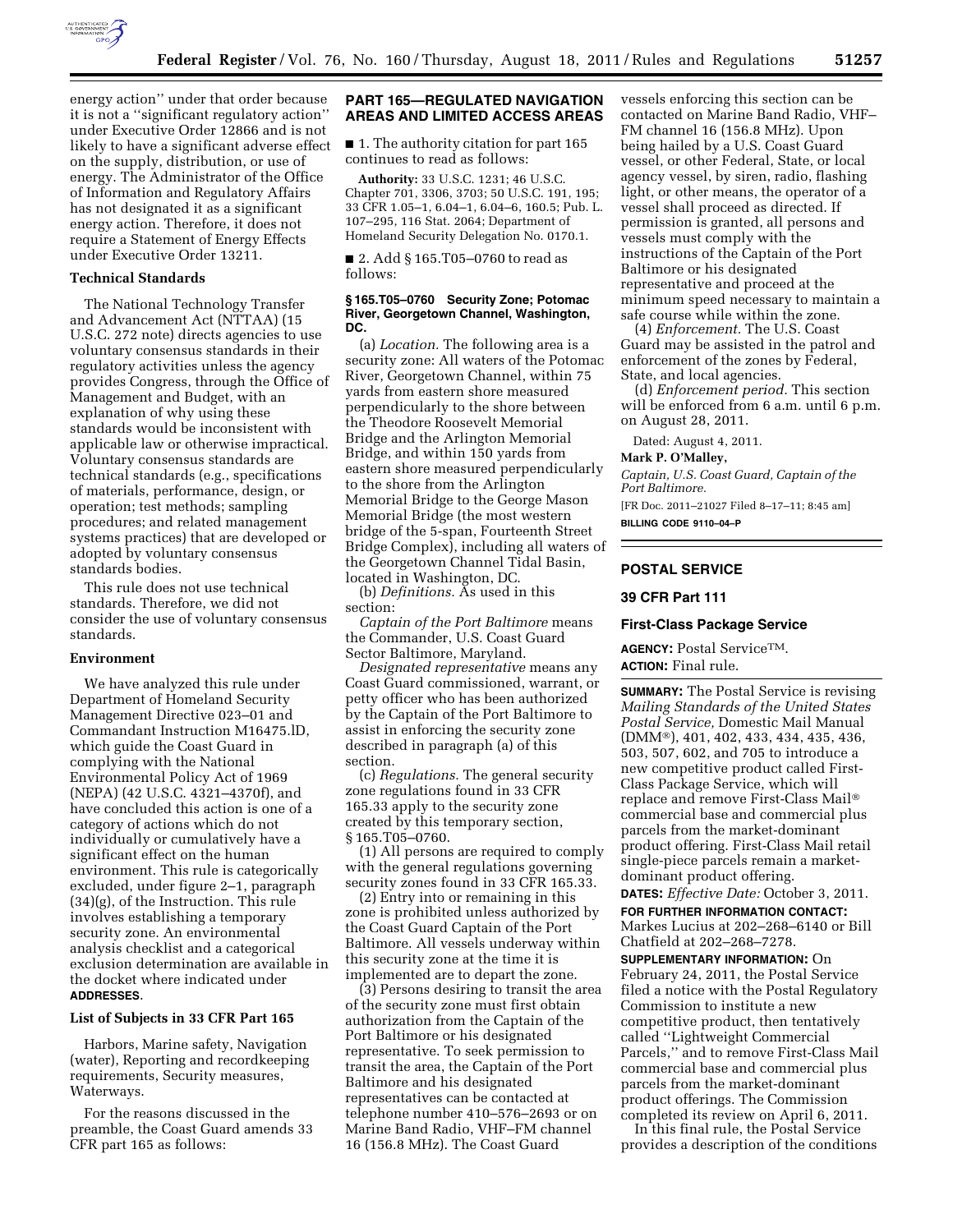for eligibility for the new competitive product, now called First-Class Package Service. First-Class Package Service parcels will receive the same service as First-Class Mail, however, parcels mailed at commercial base prices may not contain any content that meets the definition of 'letter' in 39 CFR 310.1 (for example, no personal correspondence is permitted). First-Class Package Service parcels mailed at commercial plus prices have no content restrictions, other than the generic restrictions on nonmailable matter.

## **Effective Dates and More Information**

The Postal Service will begin to account for any First-Class Mail commercial base or commercial plus priced parcels as the competitive First-Class Package Service product on October 1, 2011. Mailers will retain the option to mail eligible items weighing 13 ounces or less at retail First-Class Mail single-piece parcel prices.

Mailers may begin using the new labeling and marking methods outlined in this final rule as of October 3, 2011, but will not be required to do so until May 2012.

The Postal Service adopts the following changes to *Mailing Standards of the United States Postal Service,*  Domestic Mail Manual (DMM), which is incorporated by reference in the *Code of Federal Regulations.* See 39 CFR 111.1.

## **List of Subjects in 39 CFR Part 111**

Administrative practice and procedure, Postal Service.

Accordingly, 39 CFR Part 111 is amended as follows:

#### **PART 111—[AMENDED]**

■ 1. The authority citation for 39 CFR Part 111 is revised to read as follows:

**Authority:** 5 U.S.C. 552(a); 13 U.S.C. 301– 307; 18 U.S.C. 1692–1737; 39 U.S.C. 101, 401, 403, 404, 414, 416, 3001–3011, 3201– 3219, 3403–3406, 3621, 3622, 3626, 3632, 3633, and 5001.

■ 2. Revise the following sections of *Mailing Standards of the United States Postal Service,* Domestic Mail Manual (DMM), as follows:

## **Mailing Standards of the United States Postal Service, Domestic Mail Manual (DMM)**

\* \* \* \* \*

- **400 Commercial Parcels**
- **401 Physical Standards**
- **1.0 Physical Standards for Parcels**

\* \* \* \* \*

### **1.3 Maximum Weight and Size**

*[Revise the second sentence of 1.3 as follows:]* 

\* \* \* Lower weight limits apply to parcels mailed at Priority Mail commercial plus cubic, Regional Rate Box, First-Class Package Service, Standard Mail, Parcel Select Regional Ground, and Bound Printed Matter prices. \* \* \*

**2.0 Additional Physical Standards by Class of Mail** 

\* \* \* \* \*

\* \* \* \* \*

*[Revise the title of 2.3 as follows:]* 

**2.3 First-Class Package Service Parcels** 

## **2.3.1 Weight**

*[Revise the text of 2.3.1 as follows:]* 

First-Class Package Service parcels cannot exceed 13 ounces, except for commercial plus parcels, which may exceed 13 ounces but must weigh less than 16 ounces.

## **2.3.2 Additional Physical Standards**

*[Revise the second sentence of the introductory text of 2.3.2 as follows:]* 

\* \* \* First-Class Package Service parcels are eligible for Delivery Confirmation and Signature Confirmation services. A First-Class Package Service parcel is: \* \* \* \* \*

## **402 Elements on the Face of a Mailpiece**

\* \* \* \* \*

\* \* \* \* \*

## **2.0 Placement and Content of Markings**

*[Revise the heading of 2.4 as follows:]* 

### **2.4 First-Class Package Service Markings**

#### **2.4.1 Placement and Content**

Markings must be placed as follows:

*[Revise the second sentence of item 2.4.1a as follows:]* 

a. \* \* \* The basic required marking ''Presorted (or ''PRSRT'') First-Class Package'' (or ''PKG'') must be printed as part of; directly below; or to the left of the postage on presorted parcels. \* \* \* \* \* \* \* \*

*[Revise the second sentence of item 2.4.1b as follows:]* 

b. \* \* \* In addition to the basic marking in 2.4.1a, First-Class Package Service parcels claiming commercial

parcel prices must be marked as follows in a prominent location on the address side of the parcel:

*[Revise items 2.4.1b1 and b2 as follows:]* 

1. Except for parcels with permit imprint postage, parcels claiming commercial base prices must be marked ''Commercial Base Price'' or ''ComBasPrice.''

2. All parcels claiming commercial plus prices must be marked ''Commercial Plus Price'' or ''ComPlsPrice.''

\* \* \* \* \*

## **430 First-Class Package Service**

### **433 Prices and Eligibility**

*[Revise the title of 1.0 as follows:]* 

## **1.0 Prices and Fees for First-Class Package Service**

## **1.1 Price Application**

*[Add a new last sentence to item 1.1 as follows:]* 

\* \* \* All prices and fees can be found in Notice 123–Price List. \* \* \* \* \*

*[Revise the title and text of 1.2 as follows:]* 

## **1.2 Price Determination for First-Class Package Service Parcels**

First-Class Package Service commercial base prices are the same price for the first three ounces, with additional prices per additional ounce or fraction thereof; any fraction of an ounce after the first three ounces is considered a whole ounce. The minimum postage per addressed piece is that for a piece weighing 3 ounces. First-Class Package Service commercial plus prices are not based on ounce increments but are flat rate prices at each sortation level for parcels weighing less than 16 ounces.

#### **1.3 Commercial Base Parcel Prices**

#### *[Revise the text of 1.3 as follows:]*

First-Class Package Service presorted parcels no more than 13 ounces in weight are eligible for commercial base prices. Nonpresorted First-Class Package Service parcels no more than 13 ounces in weight mailed under the following conditions are eligible for single-piece commercial base prices:

a. The residual portion of a presorted mailing prepared under 435.4.0.

b. Nonpresorted mailings paid by permit imprint, IBI meter, or PC Postage.

c. See 402.2.4 for marking requirements.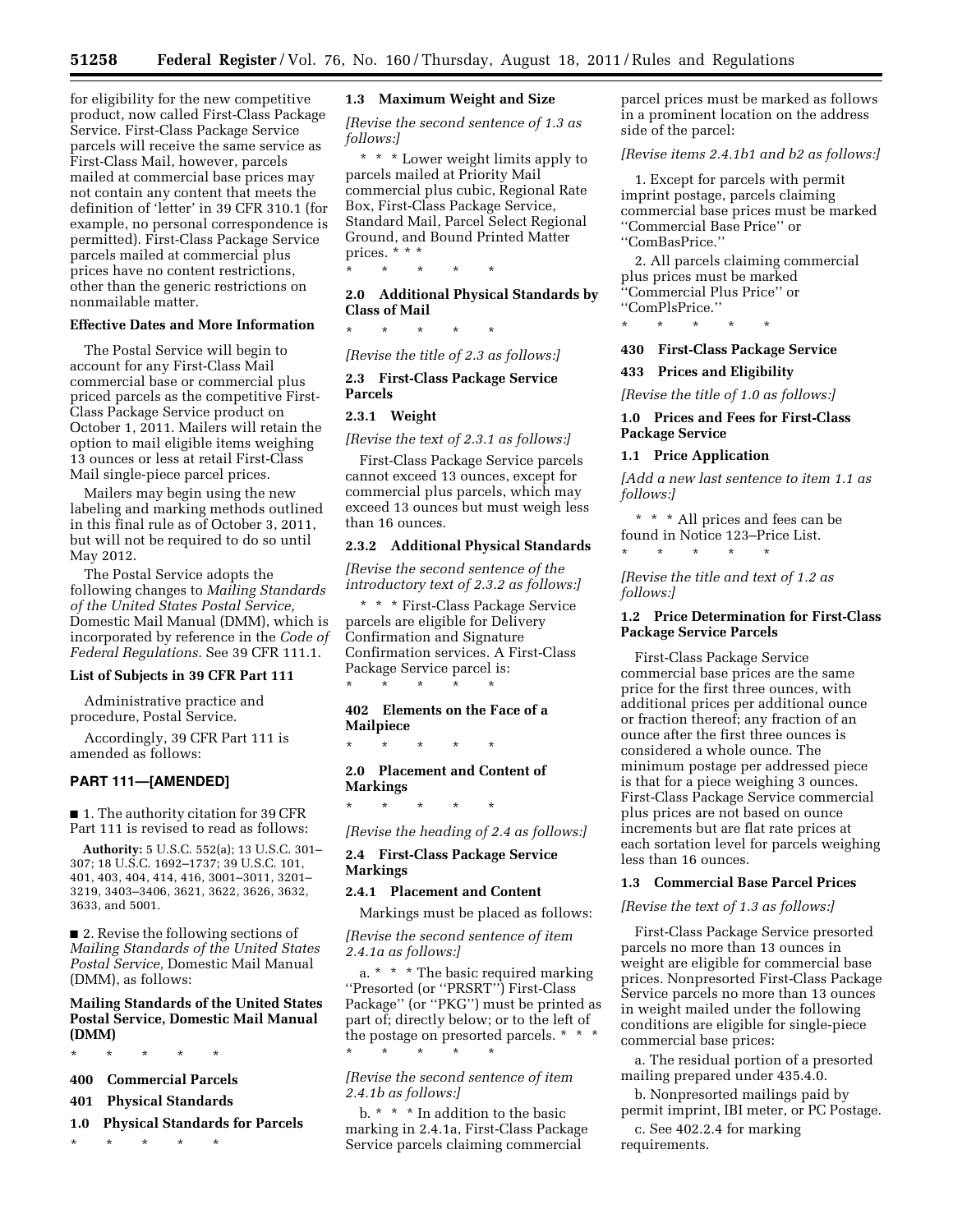## **1.4 Commercial Plus Prices**

## *[Revise the text of 1.4 as follows:]*

First-Class Package Service machinable parcels less than 16 ounces and Merchandise Return Service parcels are eligible for commercial plus prices for customers that:

a. Establish a customer commitment agreement with the Postal Service to mail more than 5,000 First-Class Package Service machinable parcels (including those parcels returned using Merchandise Return Service) at commercial plus prices in a calendar year. Customers may contact their account manager or the manager, Shipping Support (see 608.8.0 for address) for additional information.

b. Pay for postage by using a permit imprint.

c. Enter a minimum of 500 pieces of mail for each presorted mailing, or a minimum of 200 pieces or 50 pounds of mail for each single-piece mailing, or receive parcels returned using Merchandise Return Services.

d. Use the Electronic Verification System (eVS) or submit an electronic postage statement with a computerized manifest.

e. Mark parcels under 402.2.4.

\* \* \* \* \*

## **1.6 Presort Mailing Fee**

### *[Revise the text of 1.6 as follows:]*

Payment of a presort mailing fee is required once each 12-month period at each office of mailing by any person or organization entering mailings at automation or Presorted First-Class Mail or any First-Class Package Service prices. Payment of one fee allows a mailer to enter mail at all those prices. Persons or organizations paying this fee may enter mail of their clients as well as their own mail. The fee may be paid in advance only for the next 12 months and only during the last 60 days of the current service period. The fee charged is that which is in effect on the date of payment.

*[Revise the title and text of 1.7 as follows:]* 

## **1.7 Computing Postage for First-Class Package Service**

Affix postage to each piece or, for permit imprint mailings, multiply the number of pieces at each price increment by the corresponding postage price, add the *unrounded* products (amounts), and round off the total postage to the nearest whole cent.

\* \* \* \* \*

*[Revise the title of 2.0 as follows:]* 

## **2.0 Content Standards for First-Class Package Service Parcels**

## **2.1 General**

*[Revise the text of 2.1 as follows:]* 

With the exception of restricted material described in 601.8.0, any mailable item may be mailed at First-Class Package Service commercial plus prices. Parcels mailed at First-Class Package Service commercial base prices are not sealed against inspection and may not contain documents or personal correspondence, except that such parcels may contain invoices, receipts, incidental advertising, and other documents that relate in all substantial respects to merchandise contained in the parcels.

*[Revise the title and text of 2.2 as follows:]* 

## **2.2 Matter Required To Be Mailed as First-Class Mail**

See 133.3.0 for a detailed description of matter required to be mailed as First-Class Mail (or Express Mail or Priority Mail). The following types of contents must be mailed as First-Class Mail (or Express Mail or Priority Mail):

a. Bills and statements of account.

b. Personal information.

c. Handwritten and typewritten material.

*[Delete items 2.3 through 2.5 in their entirety and renumber current 2.6 as new 2.3 and revise the title and text as follows:]* 

## **2.3 Restricted Air Transportation**

All First-Class Package Service parcels are subject to limitations for air transportation. See 601.10.0 for restrictions on air transportation.

*[Revise the title of 3.0 as follows:]* 

## **3.0 Basic Standards for First-Class Package Service Parcels**

## **3.1 Description of Service**

*[Revise the text of 3.1 as follows:]* 

First-Class Package Service parcels receive expeditious handling and transportation.

#### **3.2 Defining Characteristics**

## **3.2.1 Inspection of Contents**

*[Revise the text of 3.2.1 as follows:]* 

Parcels mailed at First-Class Package Service commercial plus prices are closed against postal inspection. Federal law and USPS regulations restrict both opening and reviewing the contents of First-Class Package Service commercial

plus parcels by anyone other than the addressee.

*[Revise the title and text of 3.2.2 as follows:]* 

## **3.2.2 Forwarding and Return Services**

The postage price of First-Class Package Service parcels includes forwarding service to a new address for up to 12 months and return of undeliverable parcels to the sender.

*[Delete current 3.2.3, Return Service, in its entirety and renumber current 3.2.4 as new 3.2.3 and revise as follows:]* 

## **3.2.3 Extra Services for First-Class Package Service Parcels**

Extra services available for First-Class Package Service parcels are certificate of mailing service, Certified Mail service, COD service, Delivery Confirmation service, insured mail service (merchandise only), Registered Mail service, return receipt service, restricted delivery service, Signature Confirmation service, and special handling. See information regarding extra services in 503. See 508.7.0 for details about Hold for Pickup service.

*[Delete current 3.2.5 and 3.2.6 in their entirety.]* 

*[Revise the heading of 3.3 as follows:]* 

## **3.3 Additional Basic Standards for First-Class Package Service Parcels**

All presorted First-Class Package Service parcels must:

*[Delete current items 3.3a through 3.3e in their entirety; and replace as follows:]* 

a. Meet the applicable postage payment standards in 434 and 604.7.0.

b. Bear a delivery address that includes the correct ZIP Code or ZIP+4 code and that meets the address quality standards in 3.4 and 3.5.

*[Delete 3.4, Presort Mailing Fee, in its entirety and renumber current 3.5 through 3.6 as new 3.4 through 3.5.]* 

\* \* \* \* \*

#### *[Revise the title of 4.0 as follows:]*

**4.0 Price Eligibility for Presorted First-Class Package Service Parcels** 

\* \* \* \* \*

## **434 Postage Payment and Documentation**

**1.0 Basic Standards for Postage Payment** 

#### **1.1 Postage Payment Options**

*[Revise the first sentence of 1.1 and add a new second sentence as follows:]* 

Postage for First-Class Package Service parcels must be paid with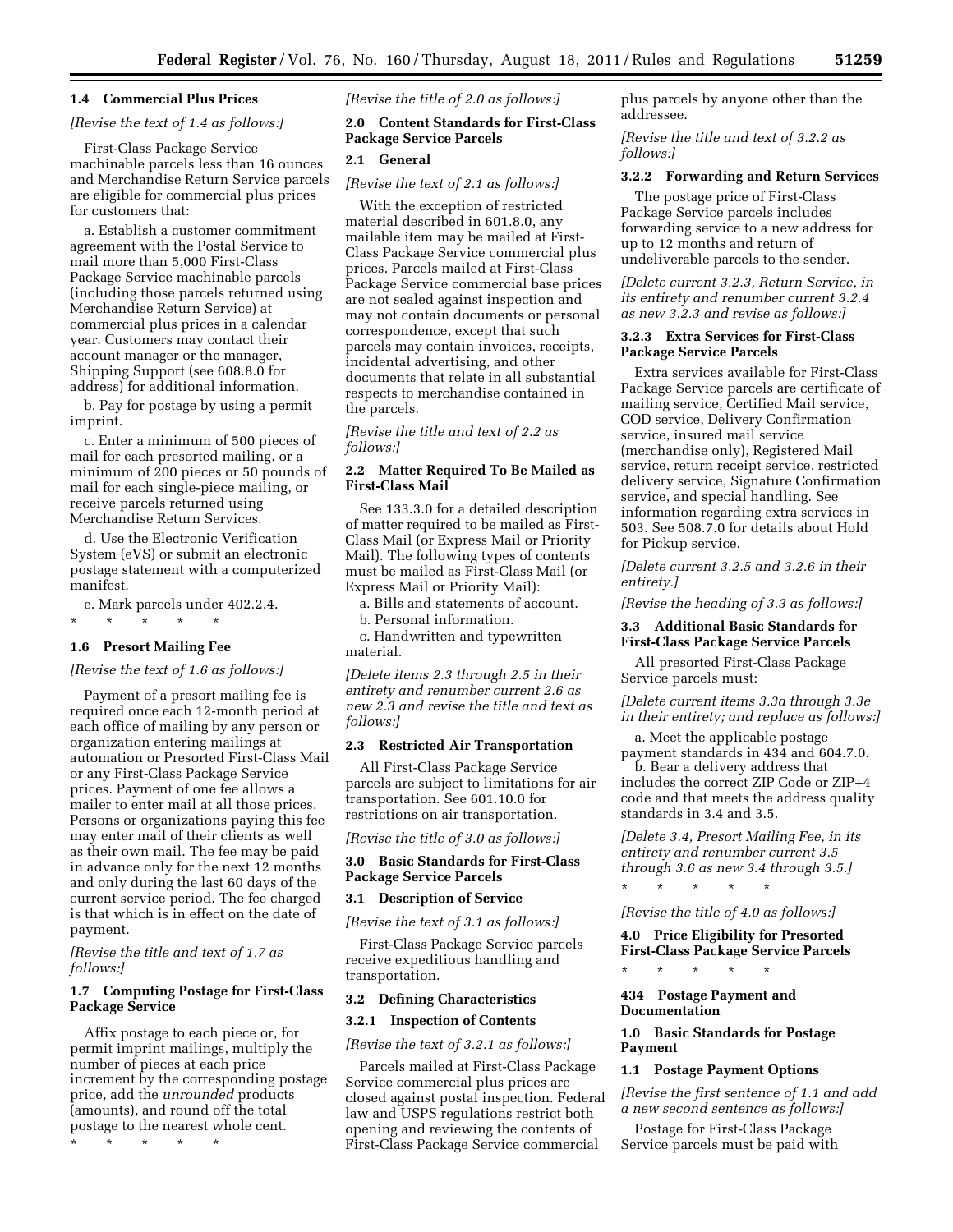affixed postage or permit imprint as specified below. Parcels mailed at commercial plus prices must be mailed with permit imprint postage.\* \* \*

*[Revise the title of 2.0 as follows:]* 

## **2.0 Postage Payment for Presorted First-Class Package Service Parcels**

## **2.1 Permit Imprint Postage**

*[Revise the first sentence of 2.1 as follows:]* 

All First-Class Package Service parcels may bear permit imprint postage under 604.5.0.  $*$   $*$   $*$ 

\* \* \* \* \*

*[Revise the title and text of 2.2 as follows:]* 

## **2.2 Affixed Postage for First-Class Package Service Parcels**

Each First-Class Package Service parcel bearing affixed postage (not allowed for commercial plus parcels) must bear the full postage at the First-Class Package Service price for which it qualifies.

\* \* \* \* \*

## **3.0 Mailing Documentation**

\* \* \* \* \*

## **3.2 Basic Documentation Standards**

## *[Revise the text of 3.2 as follows:]*

Supporting documentation (see 708.1.0) of postage is required for each mailing except for eVS mailings under 705.2.9, or unless the correct price is affixed to each piece or each piece is of identical weight and the pieces are separated by price when presented for acceptance.

\* \* \* \* \*

*[Delete current 3.5, Standard Format for Documentation, in its entirety (standards are in 708.1.0 referred to above) and renumber current 3.6 through 3.8 as new 3.5 through 3.7.]* 

## \* \* \* \* \*

## **435 Mail Preparation**

## **1.0 General Information for Mail Preparation**

\* \* \* \* \*

#### **1.3 Terms for Presort Levels**

Terms used for presort levels are defined as follows:

*[Revise the introductory line in 1.3a as follows:]* 

a. 5-digit scheme for First-Class Package Service parcels: \* \* \*

\* \* \* \* \*

## **3.0 Sack Labels**

\* \* \* \* \*

#### **3.3 Line 2 (Content Line)**

Line 2 (content line) must meet these standards:

\* \* \* \* \*

## *[Revise 3.3b as follows:]*

b. *Codes:* The codes shown below must be used as appropriate on Line 2 of sack labels. See 708.6.

*[Revise the second row in the table in 3.3 and add a new third row as follows:]* 

|         | Code    |                                  |                |
|---------|---------|----------------------------------|----------------|
| $\star$ | $\star$ |                                  |                |
|         |         | First-Class Package Service  FC. | <b>PARCELS</b> |
| $\star$ |         |                                  |                |
|         |         |                                  |                |

*[Revise the title of 4.0 as follows:]* 

#### **4.0 Preparing Parcels**

\* \* \* \* \*

#### **4.1 Basic Standards**

*[Revise the text of 4.1 as follows:]* 

Each Presorted First-Class Package Service mailing must be prepared in USPS-approved sacks and each parcel marked ''Presorted'' (or ''PRSRT'') and ''First-Class Package Service.'' All parcels must be sorted together and prepared under 4.3 and 4.4.

*[Revise the title and text of 4.2 as follows:]* 

## **4.2 Single-Piece Mail**

Single-piece (nonpresorted) First-Class Package Service parcels may be presented as a separate mailing or with a presorted mailing and reported on the same postage statement as follows:

a. The single-piece mail must be physically separated from other pieces.

b. The single-piece mail must bear no presorted price marking, or must be marked with the correction marking: ''Single-Piece'' or ''SNGLP'' under 402.2.4.

\* \* \* \* \*

#### **4.4 Sacking and Labeling**

Preparation sequence, sack size, and labeling:

*[Revise item 4.4a2 by changing ''FCM'' to ''FC'' as follows:]* 

a. \* \* \* labeling:

\* \* \* \* \* 2. Line 2: For 5-digit scheme sacks, ''FC PARCELS 5D SCH.'' For 5-digit sacks, ''FC PARCELS 5D.''

*[Revise item 4.4b2 by changing ''FCM'' to ''FC'' as follows:]* 

 $b. * * *$  labeling:

 $\star$   $\star$   $\star$ 

2. Line 2: ''FC PARCELS 3D.''

*[Revise item 4.4c2 by changing ''FCM'' to ''FC'' as follows:]* 

c.  $* * *$  labeling:

\* \* \* \* \*

## 2. Line 2: ''FC PARCELS ADC.''

*[Revise item 4.4d2 by changing ''FCM'' to ''FC'' as follows:]* 

d. \* \* \* labeling:

\* \* \* \* \*

2. Line 2: ''FC PARCELS WKG.''

\* \* \* \* \*

### **436 Enter and Deposit**

## **1.0 Deposit**

*[Delete 1.1, Service Objective, in its entirety (stated in 433), and renumber current 1.2 through 1.4 as new 1.1 through 1.3.]* 

#### **1.1 Time and Location of Deposit**

*[Revise the text of renumbered 1.1 as follows:]* 

First-Class Package Service parcels must be deposited at locations and times designated by the postmaster. Metered mail must be deposited in locations under the jurisdiction of the licensing Post Office except under 604.4.5.3. Permit imprint mail must be deposited under 604.5.0 and 705.

#### **1.2 Approved Collections**

*[Revise the introductory text of renumbered 1.2 as follows:]* 

The USPS may collect First-Class Package Service parcels at a mailer's facility if part of an approved collection service for other classes of mail; space is available on the transportation; and: \* \* \* \* \*

#### **2.0 Verification**

## **2.1 USPS Verification and Mailer Correction**

#### *[Revise the text of 2.1 as follows:]*

Mailings are subject to USPS procedures to verify correct preparation and postage payment. If, at the acceptance unit, a mailing is found not to qualify for a First-Class Package Service presort price, the mailer must take corrective action or pay a singlepiece price (see 2.3). The return of mailings to the mailer's facility for reworking is the mailer's responsibility.

\* \* \* \* \*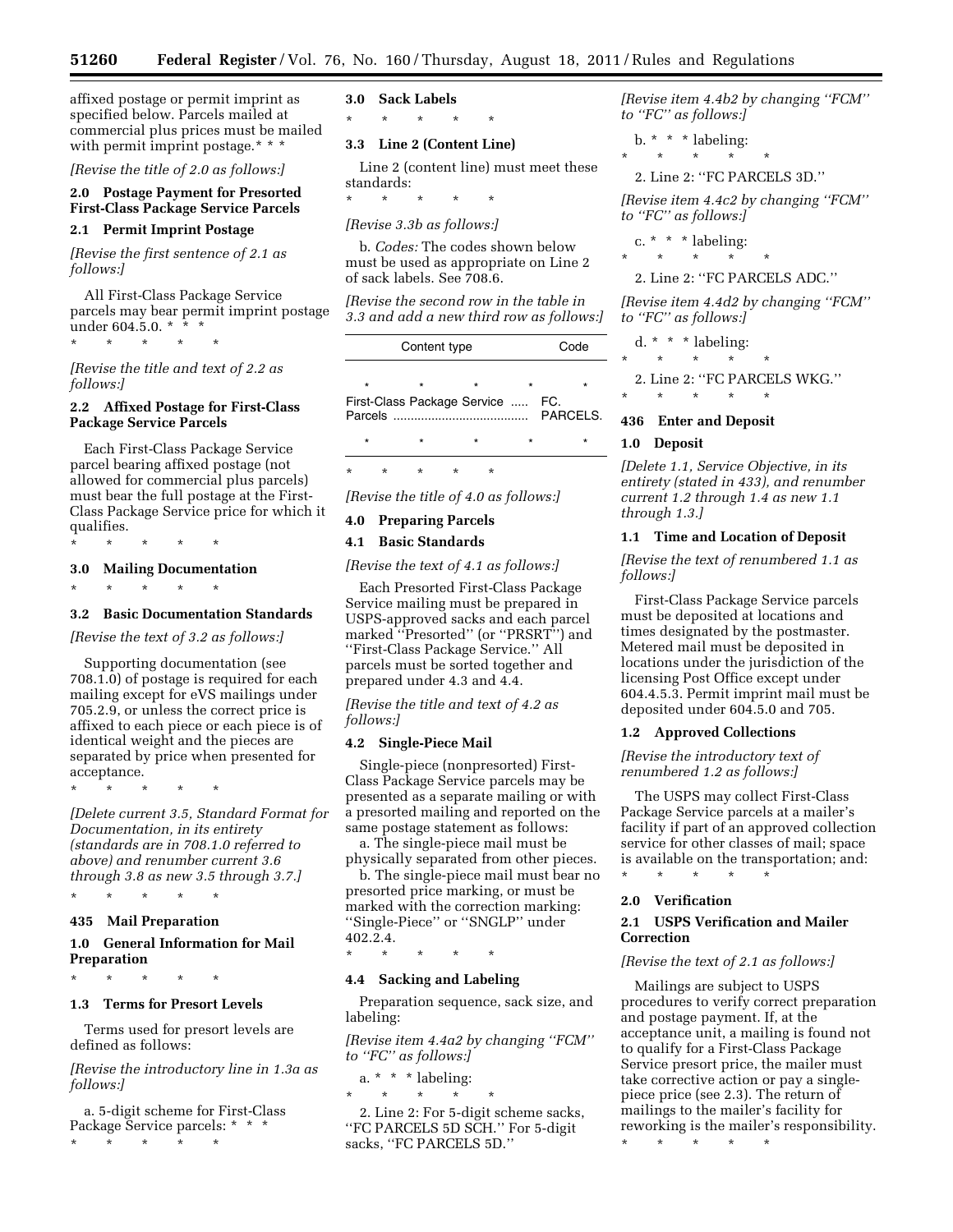## **2.3 Payment at Single-Piece Price Rather Than Correcting Errors**

## *[Revise the text of 2.3 as follows:]*

A mailer who pays a single-piece First-Class Package Service price rather than correcting presorting errors in a mailing paid with meter or precanceled stamps must either affix metered postage for the additional amount on each piece or pay the difference in cash (or by check) and present the receipt to the acceptance point before the mail may be released for processing. A mailer who makes the same choice for a permit imprint mailing must correct the postage statement to show the higher price.

\* \* \* \* \*

## **500 Additional Mailing Services**

**503 Extra Services** 

\* \* \* \* \*

## **2.0 Registered Mail**

\* \* \* \* \*

## **2.2 Basic Information About Registered Mail**

\* \* \* \* \*

## **2.2.2 Eligible Matter**

*[Revise the first sentence of 2.2.2 as follows:]* 

Only mailable matter prepaid with postage at the First-Class Mail, First-Class Package Service, or Priority Mail (excluding Critical Mail) prices may be sent as Registered Mail. \* \* \*

\* \* \* \* \*

**3.0 Certified Mail** 

## \* \* \* \* \* **3.2 Basic Information**

\* \* \* \* \*

#### **3.2.2 Eligible Matter**

*[Revise the text of 3.2.2 as follows:]* 

Only mailable matter prepaid with postage at the First-Class Mail, First-Class Package Service, or Priority Mail (excluding Critical Mail) prices may be sent as Certified Mail.

## \* \* \* \* \* **4.0 Insured Mail**

\* \* \* \* \*

#### **4.2 Basic Information**

\* \* \* \* \*

## **4.2.2 Eligible Matter**

The following types of mail may be insured:

*[Revise the text of item 4.2.2a as follows:]* 

a. First-Class Mail, First-Class Package Service and Priority Mail (including Critical Mail), if it contains matter that is eligible to be mailed at Standard Mail or Package Services prices. \* \* \* \* \*

## **4.3 Mailing**

\* \* \* \* \*

## **4.3.5 Integrated Barcodes**

The following options are available for mailers who print their own labels: \* \* \* \* \*

*[Revise the first sentence of 4.3.5c as follows:]* 

c. Mailers must use an integrated barcode (see Exhibit 4.3.5c) when insurance is purchased online for Priority Mail and for parcels mailed at First-Class Mail, First-Class Package Service, Media Mail, Parcel Post, or Parcel Select prices. \* \* \*

\* \* \* \* \*

#### **5.0 Certificate of Mailing**

#### **5.1 Certificate of Mailing Fees**

*[Revise the second sentence of 5.1 as follows:]* 

\* \* \* The correct fee must be paid in addition to postage for mailings of identical pieces of First-Class Mail, First-Class Package Service (except for parcels mailed at commercial plus prices), Priority Mail (excluding Critical Mail), and Package Services. \* \* \* \* \* \* \* \*

#### **5.2 Basic Information**

\* \* \* \* \*

## **5.2.4 Eligible Matter—Bulk Quantities**

*[Revise the second sentence of 5.2.4 as follows:]* 

\* \* \* This certificate is provided only for a mailing of identical pieces of First-Class Mail, First-Class Package Service (except for parcels mailed at commercial plus prices), Priority Mail (excluding Critical Mail), Standard Mail, and Package Services. \* \* \*

\* \* \* \* \*

## **6.0 Return Receipt**

\* \* \* \* \*

## **6.2 Basic Information**

\* \* \* \* \*

#### **6.2.2 Eligible Matter**

Return receipt service is available for: \* \* \* \* \*

## *[Revise the text of 6.2.2b as follows:]*

b. First-Class Mail, First-Class Package Service, and Priority Mail (excluding Critical Mail) when purchased at the time of mailing with Certified Mail, COD, insured mail (for more than \$200.00), or Registered Mail service. \* \* \* \* \*

#### **7.0 Restricted Delivery**

\* \* \* \* \*

## **7.2 Basic Information**

\* \* \* \* \*

## **7.2.2 Eligible Matter**

Restricted Delivery service is available for:

#### *[Revise the text of 7.2.2a as follows:]*

a. First-Class Mail, First-Class Package Service, and Priority Mail (excluding Critical Mail) when purchased at the time of mailing with Certified Mail, COD, insured mail (for more than \$200.00), or Registered Mail service.

\* \* \* \* \* **10.0 Delivery Confirmation** 

\* \* \* \* \*

#### **10.2 Basic Information**

\* \* \* \* \*

#### **10.2.2 Eligible Matter**

*[Revise the first sentence of 10.2.2 as follows:]* 

Delivery Confirmation is available for First-Class Mail parcels and First-Class Package Service parcels; all Priority Mail pieces; Standard Mail Not Flat-Machinable pieces and machinable or irregular parcels (electronic option only); Package Services, Parcel Select, and Parcel Select Regional Ground parcels (electronic option only) under  $401.1.0.*$  \* \*

\* \* \* \* \*

#### **11.0 Signature Confirmation**

\* \* \* \* \*

#### **11.2 Basic Information**

\* \* \* \* \*

## **11.2.2 Eligible Matter**

*[Revise the first sentence of 11.2.2 as follows:]* 

Signature Confirmation is available for First-Class Mail parcels and First-Class Package Service parcels; all Priority Mail pieces; Standard Mail Not Flat-Machinable pieces and machinable or irregular parcels (electronic option only); Package Services, Parcel Select, and Parcel Select Regional Ground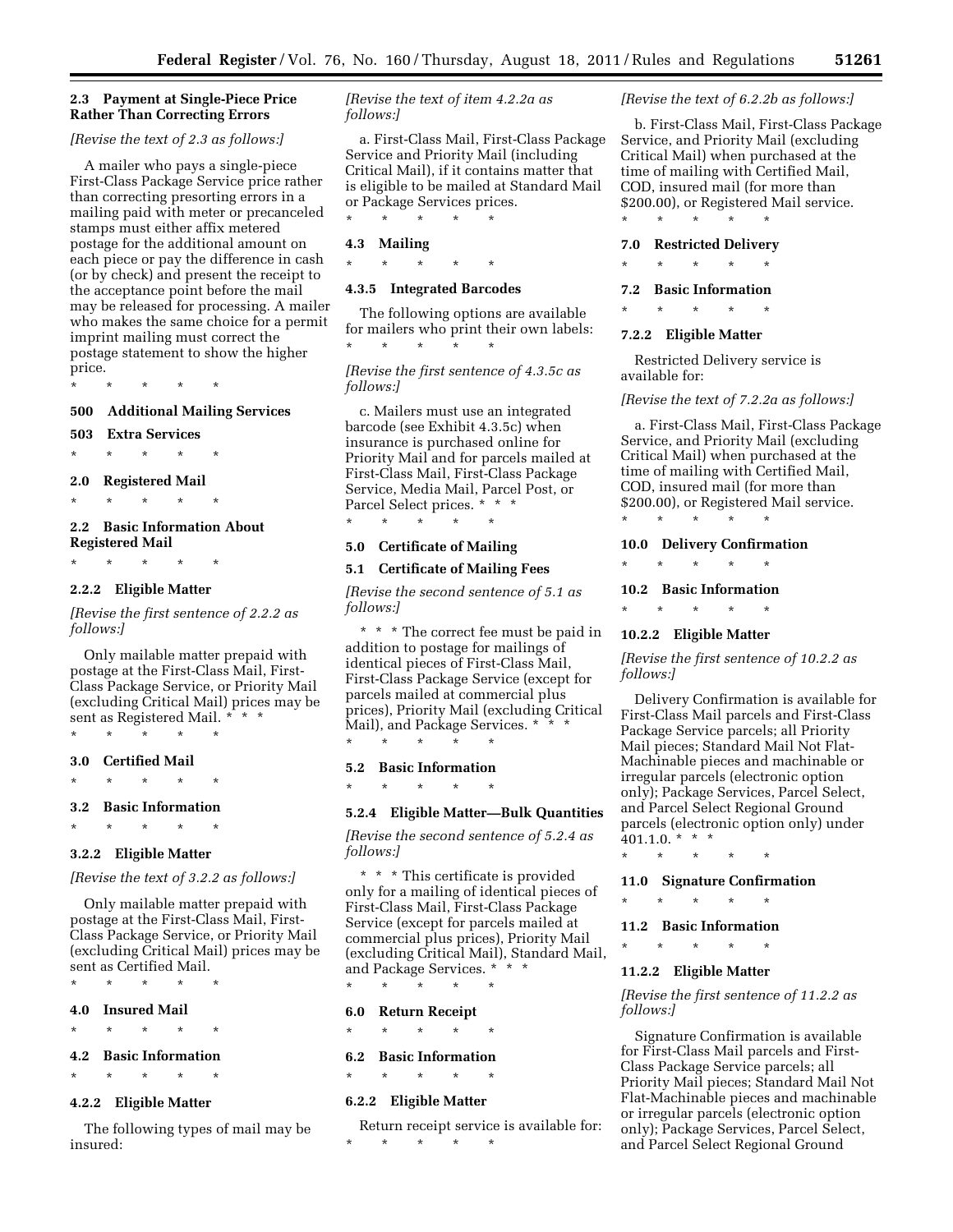parcels (electronic option only) under  $401.1.0.*$  \* \*

\* \* \* \* \*

## **12.0 Collect on Delivery (COD)**

\* \* \* \* \*

**12.2 Basic Information** 

\* \* \* \* \*

## **12.2.2 Eligible Matter**

*[Revise the introductory sentence of 12.2.2 as follows:]* 

COD service may be used for Express Mail, First-Class Mail, First-Class Package Service, Priority Mail (excluding Critical Mail), and any Package Services or Parcel Select subcategory if:

\* \* \* \* \*

# **12.2.4 Registered COD Mail**

*[Revise the first sentence of 12.2.4 as follows:]* 

Sealed domestic mail of any class bearing First-Class Mail or First-Class Package Service postage may be sent as registered COD mail. \* \* \*

\* \* \* \* \*

## **13.0 Special Handling**

\* \* \* \* \*

## **13.2 Basic Information**

\* \* \* \* \*

## **13.2.2 Availability**

## *[Revise the text of 13.2.2 as follows:]*

Special handling service is available only for First-Class Mail, First-Class Package Service, Priority Mail (excluding Critical Mail), Package Services, and Parcel Select pieces. \* \* \* \* \*

#### **13.2.4 Bees and Poultry**

#### *[Revise the text of 13.2.4 as follows:]*

Unless sent at First-Class Mail, First-Class Package Service, or Priority Mail prices, special handling is required for parcels containing honeybees or baby poultry.

\* \* \* \* \*

## **507 Mailer Services**

## **1.0 Treatment of Mail**

\* \* \* \* \*

#### **1.4 Basic Treatment**

\* \* \* \* \*

## **1.4.5 Extra Services**

Mail with extra services is treated according to the charts for each class of mail in 1.5, except that:

\* \* \* \* \*

*[Revise the text of 1.4.5b as follows:]* 

b. All insured First-Class Mail. First-Class Package Service and Priority Mail pieces are forwarded and returned at no additional charge. All insured Standard Mail, Package Services, and Parcel Select pieces are forwarded or returned. \* \* \* \* \*

## **1.5 Treatment for Ancillary Services by Class of Mail**

*[Revise the title and the introductory text of 1.5.1 as follows:]* 

## **1.5.1 First-Class Mail, First-Class Package Service, and Priority Mail**

Undeliverable-as-addressed First-Class Mail (including postcards), First-Class Package Service, and Priority Mail pieces are treated under Exhibit 1.5.1, with these additional conditions:

#### *[Revise the text of 1.5.1d as follows:]*

\* \* \* \* \*

d. First-Class Mail, First-Class Package Service or Priority Mail pieces bearing Standard Mail markings and endorsements under 202 and 244.5.1 for letters, 302 and 344.5.1 for flats, and 402 and 444.4.1 for parcels receives forwarding, return, and address correction services for Standard Mail under 1.5.3.

e. ''Change Service Requested'' is not permitted for the following: \* \* \* \* \*

*[Revise the text of items 1.5.1e2 and e3 as follows:]* 

2. First-Class Mail, First-Class Package Service, or Priority Mail pieces containing hazardous materials under 601.10.0.

3. First-Class Mail, First-Class Package Service or Priority Mail pieces with an extra service other than Delivery Confirmation or Signature Confirmation.

*[Revise the introductory text of 1.5.1f as follows:]* 

f. Address Change Service under 4.0 is available for First-Class Mail, First-Class Package Service, and Priority Mail pieces with the ACS participant code for an authorized ACS participant and a valid ancillary service endorsement. Mailers participating in OneCode ACS under 4.2.6 may print an Intelligent Mail barcode on First-Class Mail automation letters instead of a participant code and endorsement. The only endorsements permitted on First-Class Mail, First-Class Package Service and Priority Mail valid ACS pieces are ''Address Service Requested'', ''Change Service Requested'' or ''Electronic

Service Requested'' subject to the following: \* \* \* \* \*

*[Revise the title of Exhibit 1.5.1 as follows:]* 

## **Exhibit 1.5.1 Treatment of Undeliverable First-Class Mail, First-Class Package Service and Priority Mail**

\* \* \* \* \*

*[In the table for Change Service Requested, in the third column, last row, revise item (1)(b) as follows:]* 

(b) First-Class Mail and First-Class Package Service (excluding hazardous materials).

\* \* \* \* \*

## **1.8 Returning Mail**

\* \* \* \* \*

*[Revise the title and text of 1.8.3 as follows:]* 

## **1.8.3 Express Mail, Priority Mail, First-Class Mail, and First-Class Package Service**

Mailpieces sent as Express Mail, Priority Mail, First-Class Mail, or First-Class Package Service that cannot be delivered as addressed or forwarded to a new address, unless otherwise requested by the sender, are returned to the sender at no additional charge. Excluding pieces containing live animals, the following are disposed of by the USPS:

a. Priority Mail pieces with a valid Address Change Service (ACS) participant code marked ''Perishable'' and endorsed ''Change Service Requested.''

b. First-Class Mail or First-Class Package Service pieces with a valid ACS participant code and endorsed ''Change Service Requested.''

## **1.9 Dead Mail**

## **1.9.1 Basic Information**

\* \* \* \* \*

*[Revise the introductory text of 1.9.1 as follows:]* 

Dead mail is matter deposited in the mail that is undeliverable and cannot be returned to the sender. A reasonable effort is made to match articles found loose in the mail with the envelope or wrapper and to return or forward the articles. The disposition of dead mail items is as follows:

\* \* \* \* \*

## *[Revise the text of 1.91e as follows:]*

e. Except for unendorsed Standard Mail, undeliverable Standard Mail and Package Services, and insured First-Class Mail or First-Class Package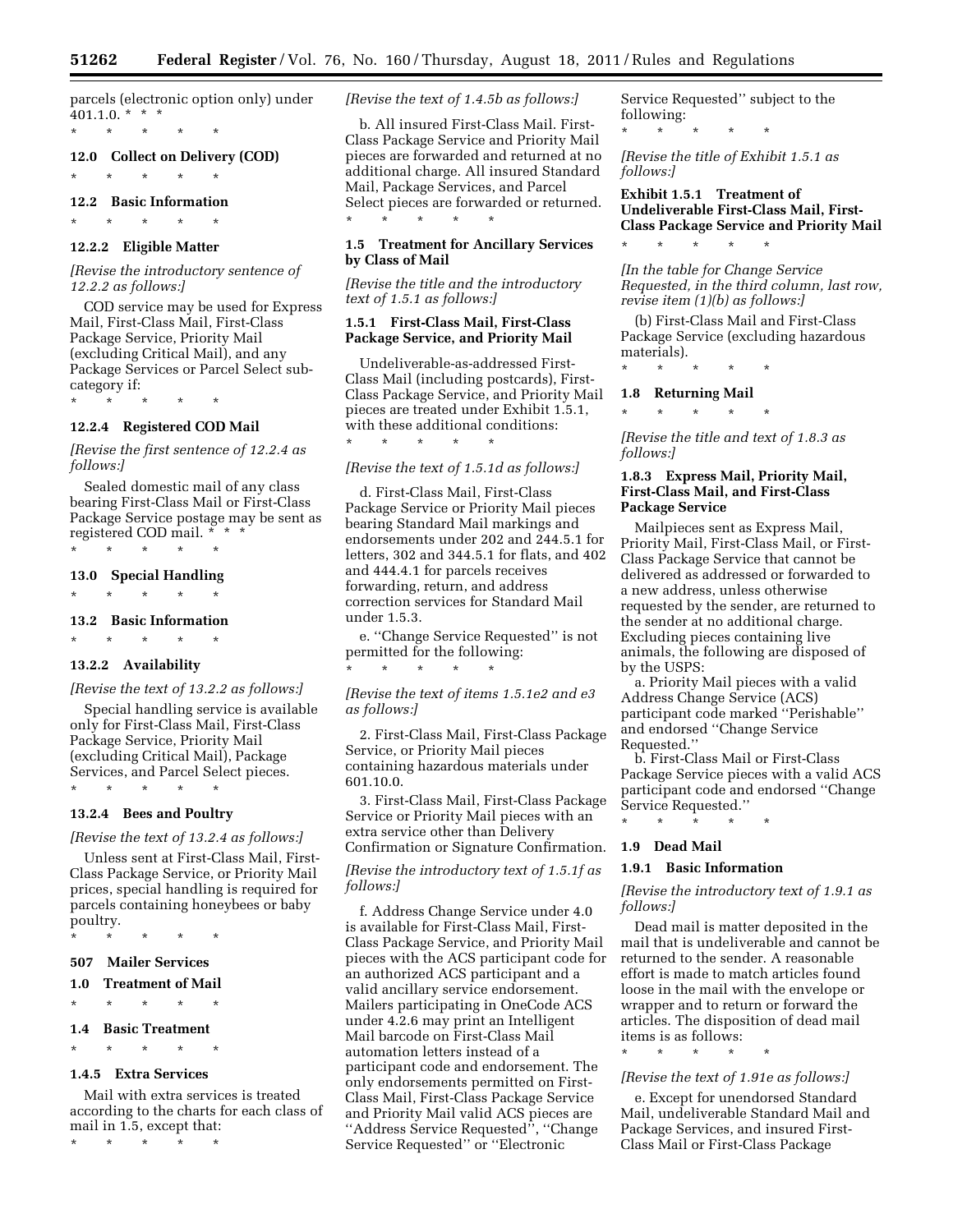Service pieces containing Standard Mail or Package Services enclosures, that cannot be returned because of an incorrect, incomplete, illegible, or missing return address is opened and examined to identify the sender or addressee.

**2.0 Forwarding** 

\* \* \* \* \*

**2.2 Forwardable Mail**  \* \* \* \* \*

\* \* \* \* \*

#### **2.2.3 Discontinued Post Office**

#### *[Revise the text of 2.2.3 as follows:]*

All Express Mail, Priority Mail, First-Class Mail, First-Class Package Service, Periodicals, and Package Services pieces addressed to a discontinued Post Office may be forwarded without added charge to a Post Office that the addressee designates as more convenient than the office to which the USPS ordered the mail sent.

## **2.2.4 Rural Delivery**

#### *[Revise the text of 2.2.4 as follows:]*

When rural delivery service is established or changed, a customer of any office receiving mail from the rural carrier of another office may have all Express Mail, Priority Mail, First-Class Mail, First-Class Package Service, Periodicals, and Package Services pieces forwarded to the latter office for delivery without added charge, if the customer files a written request with the postmaster at the former office.

## \* \* \* \* \*

## **2.2.6 Mail for Military Personnel**

## *[Revise the first sentence of 2.2.6 as follows:]*

All Express Mail, First-Class Mail, First-Class Package Service, Periodicals, and Package Services mailpieces addressed to persons in the U.S. Armed Forces (including civilian employees) serving where U.S. mail service operates is forwarded at no added charge when the change of address is caused by official orders. \* \* \*

\* \* \* \* \*

## **2.3 Postage for Forwarding**

\* \* \* \* \*

*[Revise the title and text of 2.3.3 as follows:]* 

## **2.3.3 Priority Mail, First-Class Mail, and First-Class Package Service**

Priority Mail, First-Class Mail (including postcards), and First-Class Package Service mailpieces are

forwarded without charge when postage is fully prepaid by the sender. \* \* \* \* \*

**3.0 Premium Forwarding Service** 

\* \* \* \* \*

**3.3 Preparation** 

\* \* \* \* \*

## **3.3.3 Mailpieces Requiring a Scan or Signature at Delivery**

*[Revise the introductory text of 3.3.3 and item 3.3.3a as follows:]* 

Mailpieces requiring a scan or signature at delivery, such as Express Mail or numbered insured mail, are scanned, and then rerouted immediately and separately to the temporary address, subject to the following:

a. Express Mail, Priority Mail, First-Class Mail and First-Class Package Service mailpieces are rerouted at no additional charge.

*[Revise the title and text of 3.3.5 as follows:]* 

\* \* \* \* \*

## **3.3.5 First-Class Mail, First-Class Package Service, and Periodicals Parcels Not Requiring a Scan or Signature at Delivery**

First-Class Mail, First-Class Package Service, and Periodicals parcels not requiring a scan or signature at delivery and that do not fit into the weekly Priority Mail shipment are separately rerouted at no additional charge. \* \* \* \* \*

#### **3.4 Enter and Deposit**

### **3.4.1 Mailpieces Arriving Postage Due at the Primary Address**

\* \* \* Mailpieces arriving postage due are rerouted as follows:

#### *[Revise 3.4.1a as follows:]*

a. Postage due First-Class Mail and First-Class Package Service mailpieces are rerouted as First-Class Mail or First-Class Package Service postage due. Only the original postage due amount is collected. There is no additional charge for rerouting the mailpiece.

#### **4.0 Address Correction Services**

## **4.1 Address Correction Service**

\* \* \* \* \*

## \* \* \* \* \* **4.1.5 Other Classes**

*[Revise the text of 4.1.5 as follows:]* 

When possible, ''on-piece'' address correction is provided for Express Mail, Priority Mail, First-Class Mail, First-Class Package Service, Standard Mail,

Package Services, and Parcel Select pieces. If the piece cannot be forwarded, it is returned with new address information or reason for nondelivery attached. When separate corrections are necessary, Form 3547 is mailed to the sender with the address correction fee charged and the mail is forwarded. This service is not available for mailpieces to be delivered by military personnel at any military installation, including APOs and FPOs.

\* \* \* \* \*

#### **5.0 Recall of Mail**

#### **5.1 Who May Recall Mail**

\* \* \* \* \*

#### **5.1.3 Expenses and Postage**

*[Revise the first sentence of 5.1.3 as follows:]* 

The mailer must pay all expenses of recalling mail (including return postage for other than First-Class Mail or First-Class Package Service mailpieces).

\* \* \* \* \* \* \* \*

**600 Basic Standards for All Mailing Services** 

\* \* \* \* \*

## **602 Addressing**

### **1.0 Elements of Addressing**

\* \* \* \* \*

## **1.3 Address Elements**

\* \* \* \* \*

*[Revise the introductory text of 1.3 as follows:]* 

All mail not bearing a simplified address must bear a delivery address that contains at least the following elements in this order from the top line:

#### *[Revise items 1.3e and 1.3e1 as follows:]*

e. ZIP Code where required:

1. ZIP Codes are required on Express Mail, commercial First-Class Mail, First-Class Package Service, Periodicals, Standard Mail, Package Services and Parcel Select mailpieces, all mail sent to military addresses within the United States and to APO and FPO addresses, official mail, Business Reply Mail, and merchandise return service mail.

\* \* \* \* \*

#### **1.9 Additional Addressing Standards by Class**

### *[Revise the text of 1.9 as follows:]*

Basic addressing standards are in the Prices and Eligibility section for each class of mail.

\* \* \* \* \*